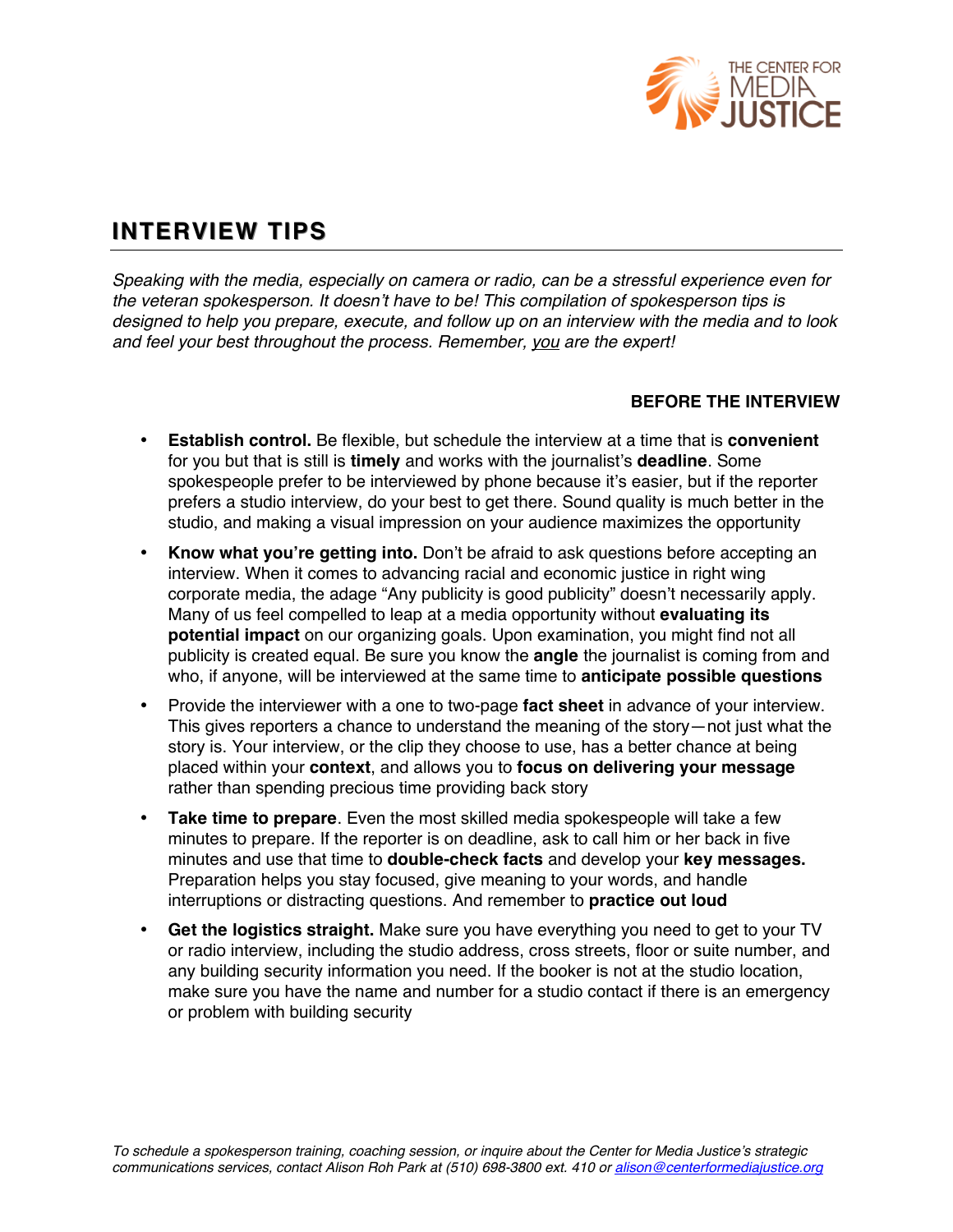- **Avoid white, black, or small prints**, which don't work well for on-camera interviews. Patterns, plaids, floral, checks, stripes, polka dots or other printed attire tend to "dance" on camera. Medium solid shades in gray, blue, brown or pastels work well, and if you're feeling bold, wear **bright singular colors** that ʻpop' like red, pink, orange, etc.
- Avoid apparel or accessories that **distract the viewer** from what you're saying. Stay away from jewelry that may flash, dangle, or make noise when they come in contact with each other or with a lapel microphone
- If you're debating others, try to bring an **extra shirt** in case someone is wearing the same color as you
- **Attention to hair and makeup** is important because the lights wash you out, make your skin sweaty and shiny, or generally can distract viewers. While some TV stations do makeup, some spokespeople prefer to do their own makeup, particularly those concerned about the studio's ability or experience working with your complexion and features. Stick to matte, low shine products in neutral colors

## **AT THE STUDIO & ON AIR**

- If you're nervous, greet the reporter at or prior to your scheduled arrival time, and excuse yourself to check the mirror and to review your key message points in the restroom
- Throughout the interview, remember to **relax and be yourself—you're in control**! Try not to think about the audience and focus on having a chat with the interviewer
- 93 percent of the message a TV audience gets from you is non-verbal. Avoid **distracting body language**, including moving your eyes around too much, uncontrolled facial expressions, "talking with your hands," or gesturing wildly. Smile sincerely and use good posture by sitting or stand straight. Keep hand movements below your shoulders and close to your body—if it helps, pick one or two hand gestures and stick to them
- **Say the reporter's name** in your answer from time to time such as, "Marta..."
- **Talk to your grandmother.** Talk—don't lecture. Explain—don't read. Make sure to avoid jargon, lingo, and acronyms specific to your work. Respect your audience and don't make assumptions about what they do or do not know. You should keep all comments simple, direct, and congenial, and make your points clearly and slowly
- **Speak from the heart.** Be passionate. If you're not enthusiastic, why should anyone else be? If possible, find ways to personalize and humanize the information so what you say really means something to the audience
- **Call for action.** Leave the audience with a specific compelling reason to contact your organization after the show. For example, mention a report or case study that people can download from your website, or mention an important upcoming event that viewers can attend or a concrete action they can take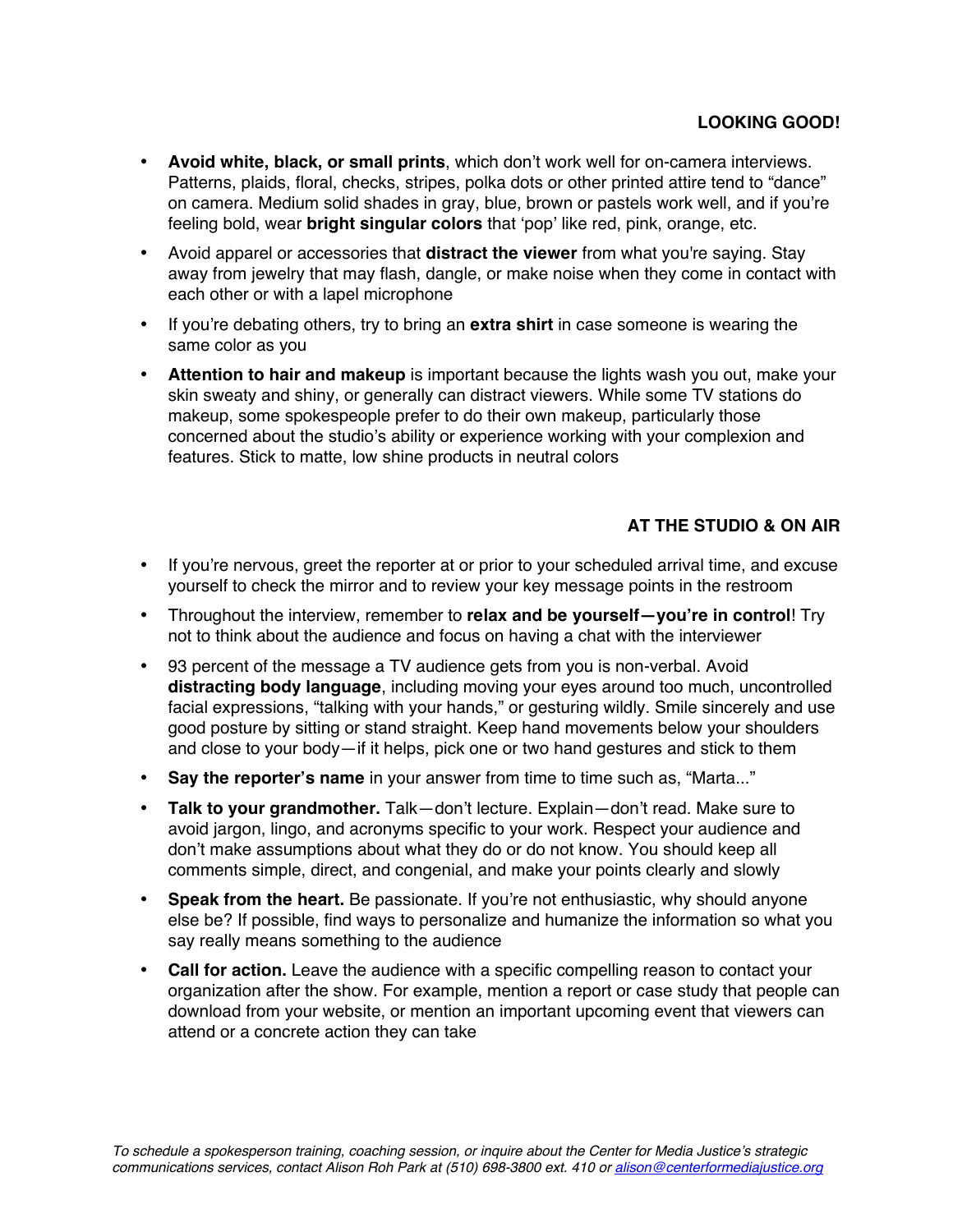- **Hook the interviewer** by saying something like, "There are three important points," you hook the interviewer (and audience) into waiting for you to share those three points. Plus, you reduce the chances of being cut off before you make your points
- **Never answer questions you don't understand**. Interviews are two-way streets. If they ask you a question that's vague or needs clarification, ask. Don't ever answer a question you don't thoroughly understand. Even if you're live ask a reporter to repeat the question or rephrase it. Never speculate, be accurate and specific and most importantly, **tell the truth**. If you don't know the answer, say so and say you'll get back to the interviewer about it as soon as possible. **Never say "no comment"**
- **Think before you answer**. You can buy yourself time by saying, "That's a good question" and pause before you begin your answer to get your thoughts in order. This helps you to avoid one-word answers like yes and no, which don't help **get your point across**. Expand or bring the conversation back to your main message
- **The more you say, the more you stray.** A lot of spokespeople get misquoted because they say too much. Say what you have to say as simply as possible and stop! It is not your responsibility to fill the silence. Too much information and too many details create confusion and misunderstanding and can result in inaccurate reporting, so sit back and let the interviewer ask the questions
- **Don't repeat the reporter's bad phrasing**. For example, if a reporter says, "Aren't juvenile delinquents more likely to commit crimes as adults?" don't respond using that bad phrasing by saying, "Juvenile delinquents." Instead, turn it around to something positive. "The program that we're here to program that helps youth in the juvenile justice system transition into a positive responsible adulthood by…"
- **Beware of leading questions**. Some reporters try to influence interviews by saying "Would you say" or "isn't it true that." Avoid falling into the trap and agreeing with them. If you don't agree or what they're saying is untrue, say, "No, actually, the truth is that."
- If an interview starts on the wrong topic, be sure to bring it back to what you're really there to discuss. You can do that by **bridging** off-topic questions to your response by using **pivot phrases** like, "Well, that's an interesting question, but what we really need to address is," "In my experience," "The point I'm making is" to redirect the conversation to your message. You can also **flag** important statements by saying, "The most important thing here is" or "The real issue is." These phrases get the reporter's attention—and the audience's attention, and that is whom you want to touch

### **AFTER THE INTERVIEW**

- **Shake hands and thank** the reporter for her interest and time
- Make sure the interviewer has all **your contact information** or leave a business card for any questions that may come up later or for future opportunities
- If you have one, **bring your book** or other materials to leave with the interviewer